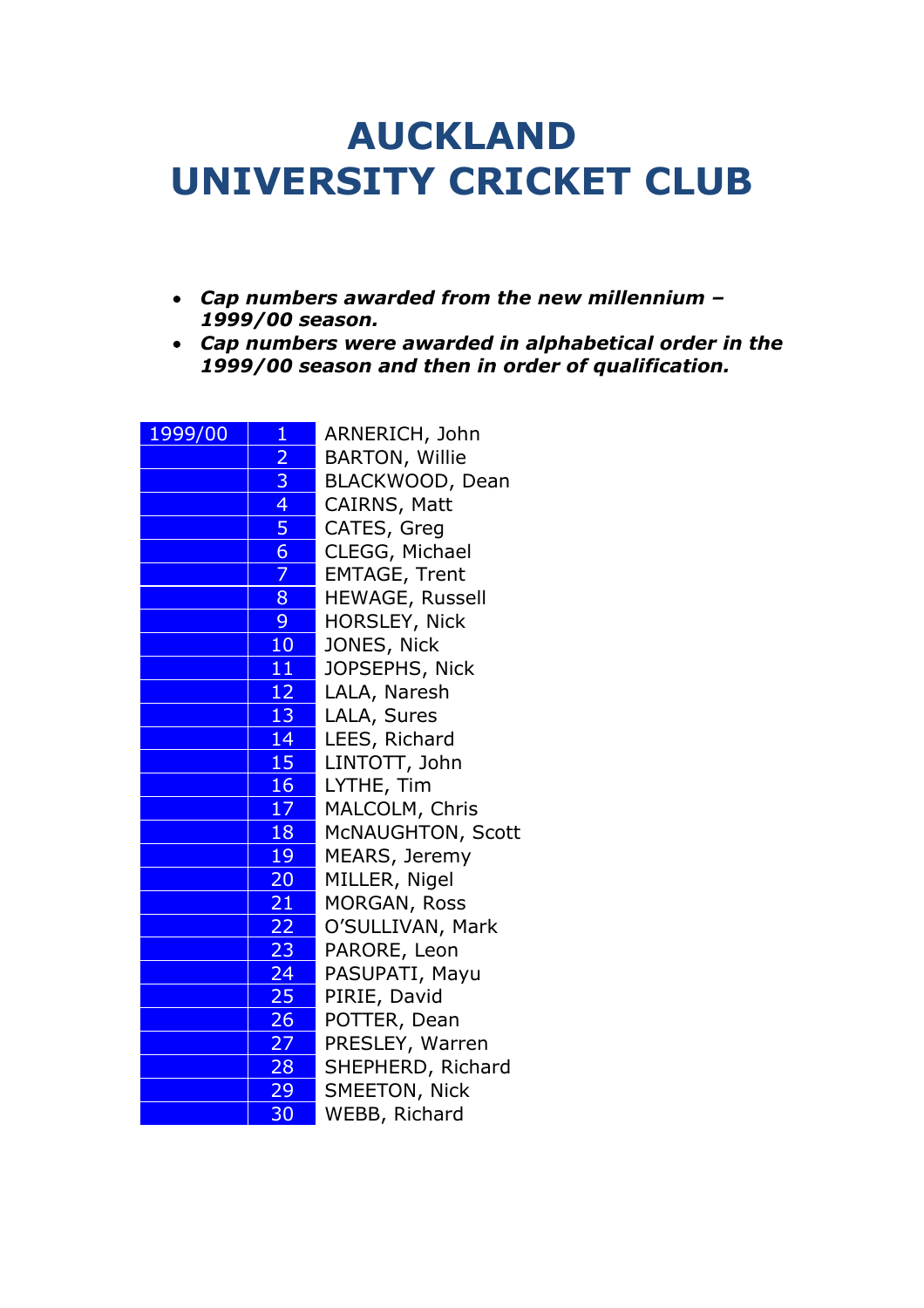| 2000/01 | 31 | AITCHISON, Iain          |
|---------|----|--------------------------|
|         | 32 | BANDYOPADHYAY, Kanchan   |
|         | 33 | BROWN, Kyle              |
|         | 34 | DAVIES, Mark             |
|         | 35 | KEOWN, Blair             |
|         | 36 | KOLOSE, Glen             |
|         | 37 | LINDENBURG, Matt         |
|         | 38 | <b>SCORDINO, Francis</b> |
|         | 39 | SEWELL, David            |
|         | 40 | WILLIAMS, M              |
|         | 41 | WOODROFFE, Cory          |
|         |    |                          |

| 2001/02 | 42 | <b>BOWEN, Mark</b>    |
|---------|----|-----------------------|
|         | 43 | <b>BREEN, Peter</b>   |
|         | 44 | DAVIDSON, John        |
|         | 45 | LYTHE, Ben            |
|         | 46 | McGLASHAN, Pet        |
|         | 47 | <b>STENHOUSE, Ric</b> |
|         | 48 | THOMAS, Paul          |
|         | 49 | THOMPSON, Nick        |
|         | 50 | <b>WATERHOUSE, G</b>  |
|         | 51 | WATERS, Ted           |

| 45 | LYTHE, Ben               |
|----|--------------------------|
| 46 | McGLASHAN, Peter         |
| 47 | STENHOUSE, Richard       |
| 48 | THOMAS, Paul             |
| 49 | THOMPSON, Nick           |
| 50 | <b>WATERHOUSE, Geoff</b> |
| 51 | WATERS, Ted              |
|    |                          |

| 2002/03 | 52  | <b>BURNES, Campbell</b> |
|---------|-----|-------------------------|
|         | 53  | CHILDS, John            |
|         | .54 | GALLAUGHER, Sam         |
|         | 55  | PALMER, Chris           |

| 2003/04 | 56 | BENTLEY, James       |
|---------|----|----------------------|
|         | 57 | CARMODY, Josh        |
|         | 58 | HART, Chris          |
|         | 59 | <b>HEATLEY, Alex</b> |
|         | 60 | LONG, Eddie          |
|         | 61 | MARSDEN, Gareth      |
|         | 62 | RICHARDSON, Mark     |

| 63 | DINEEN, Chris    |
|----|------------------|
| 64 | DINEEN, Tim      |
| 65 | DONALDSON, Carl  |
| 66 | MacDONALD, David |
| 67 | McMAHON, Tony    |
| 68 | MOON, Tom        |
| 69 | SHAW, David      |
|    |                  |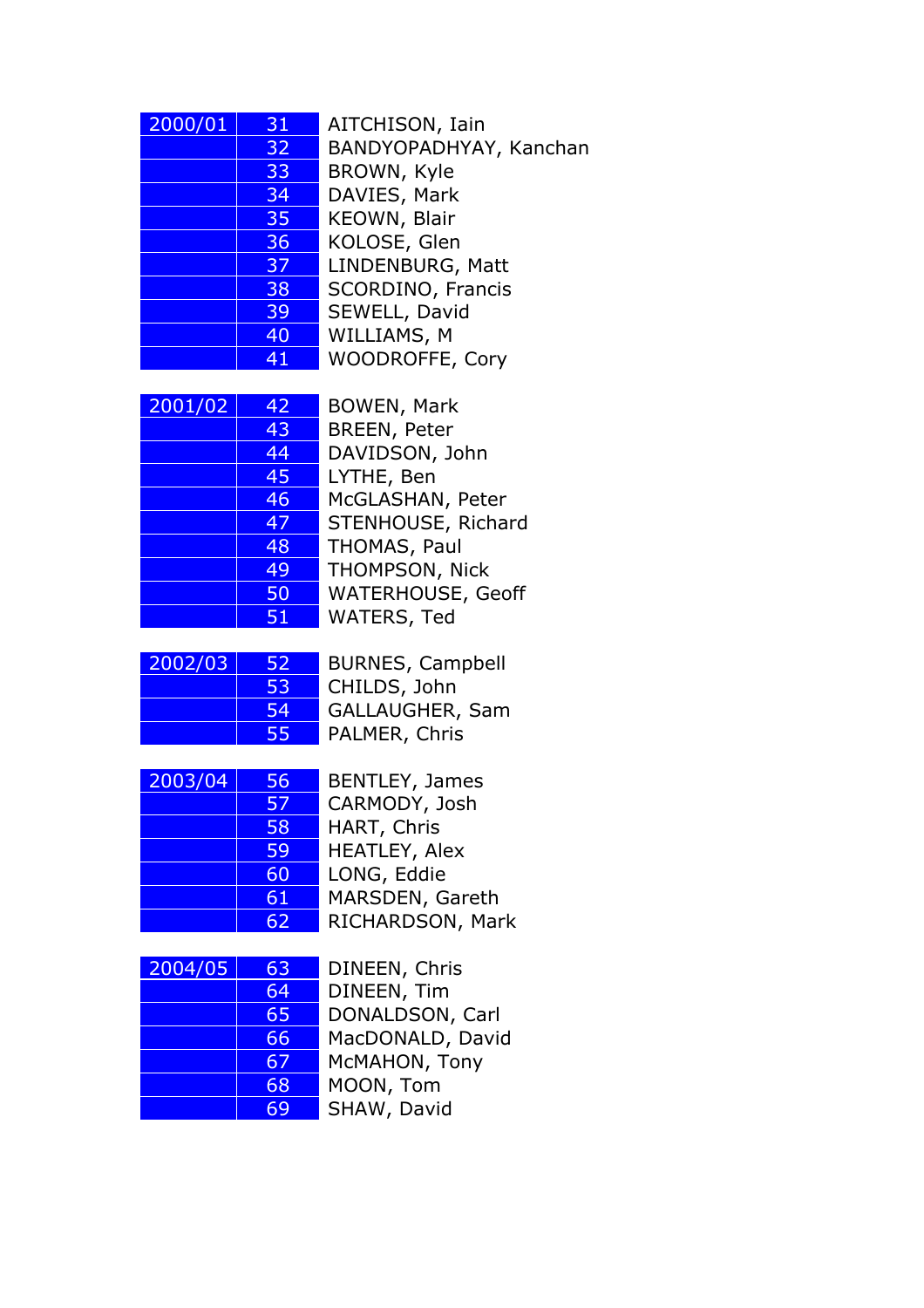| 2005/06 | 70 | BILLCLIFF, Ian       |
|---------|----|----------------------|
|         | 71 | SHAW, Matt           |
|         | 72 | JONES, Josh          |
|         | 73 | EICHBAUN, Todd       |
|         | 74 | TER MORSHUIZEN, Ryan |
|         | 75 | WOOD, Simon          |
|         | 76 | WOOD, Stuart         |
|         | 77 | COWELL, James        |
|         | 78 | McLAUGHLIN, Thomas   |

| 2006/07 | $\sqrt{79}$  | PASUPATI, Shoruban (Combined AUCC-ECC)                 |
|---------|--------------|--------------------------------------------------------|
|         | $80^{\circ}$ | O'BRIEN, Shaun (Combined AUCC-ECC)                     |
|         | 81           | <b>FAROOK ALI, Mohamed Thareeb (Combined AUCC-ECC)</b> |
|         | 82           | <b>HAWKE, Nicholas (Combined AUCC-ECC)</b>             |

| 2007/08 | 83        | KHAN, Kamran (Combined AUCC-ECC)  |
|---------|-----------|-----------------------------------|
|         | <b>84</b> | SMITH, Shaune (Combined AUCC-ECC) |
|         | 85        | DUBE, Shane (Combined AUCC-ECC)   |

## 2008/09 86 BOYLE James **(Combined AUCC-ECC)**

| 2009/10 | 87 | <b>OFNER Maxi (Combined AUCC-ECC)</b>       |
|---------|----|---------------------------------------------|
|         | 88 | <b>SHERLOCK Richard (Combined AUCC-ECC)</b> |
|         | 89 | <b>SELBY Matt (Combined AUCC-ECC)</b>       |
|         | 90 | STANFIELD Brad (Combined AUCC-ECC)          |

| 91  | CATES, Brad           |
|-----|-----------------------|
| 92  | ELLIS, Tom            |
| 93  | ROSE, Franklyn        |
| 94  | ROWLAND, Barrington   |
| 95  | SKELTON, Richard      |
| 96  | WILTSHIRE, Mike       |
| 97  | WRIGHT, Kyle          |
| 98  | <b>BARNES, Warren</b> |
| 99  | SILLARS, Richard      |
| 100 | CHAND, Nishaal        |
| 101 | ANDREWS, Simon        |
|     |                       |

| 2011/12 | 102 | WEST, Ian       |
|---------|-----|-----------------|
|         | 103 | ELLISON, Marc   |
|         | 104 | ZAVERI, Verdant |
|         | 105 | DINEEN, Jonty   |
|         | 106 | JEET, Vishi     |
|         | 107 | FLETT, Sam      |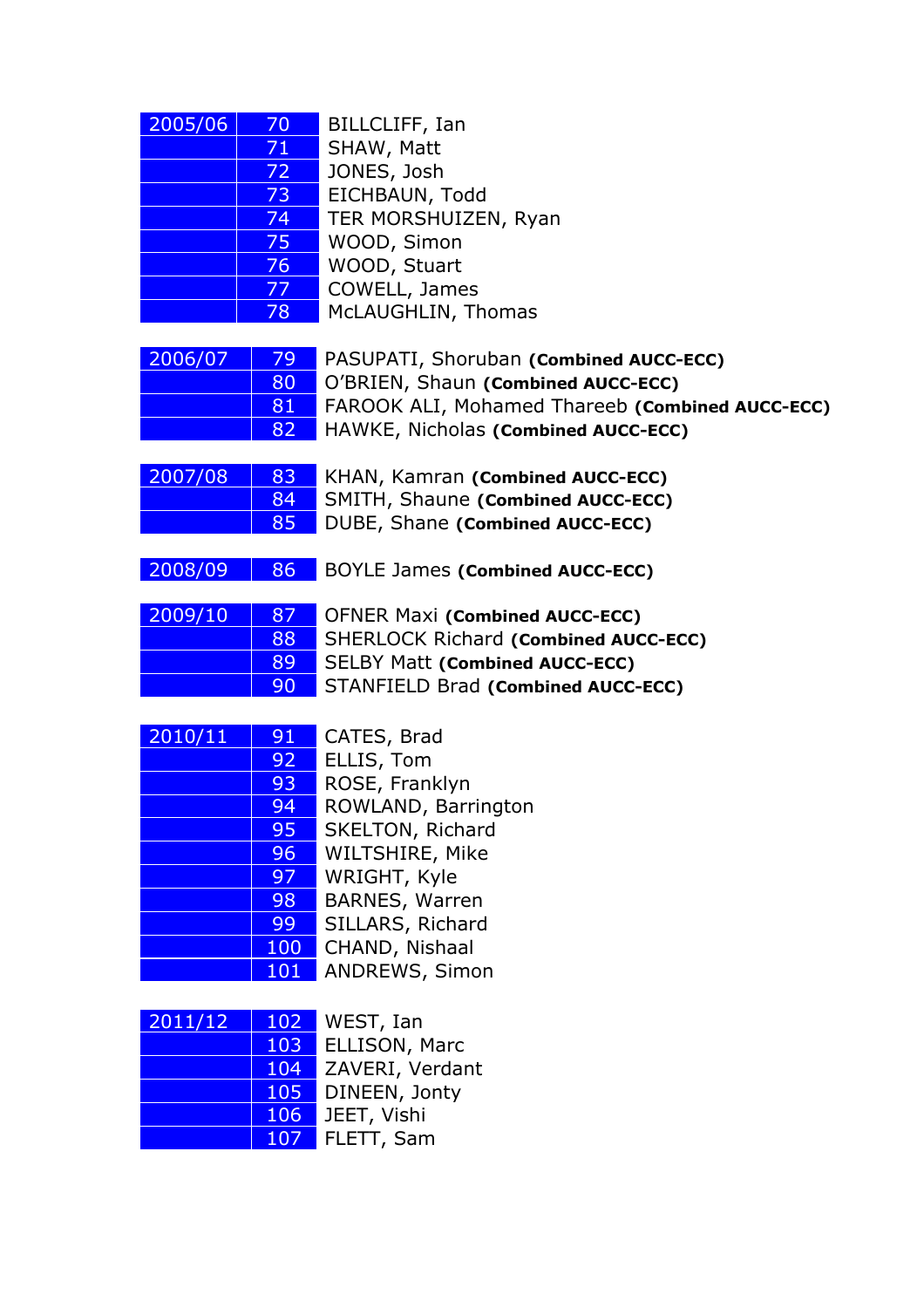| 2012/13 | 108 | FISHER, Josh    |
|---------|-----|-----------------|
|         | 109 | HURLEY, Sam     |
|         | 110 | ANSELL, Matt    |
|         | 111 | LAW, Kurt       |
|         | 112 | PUPPALA, Vamshi |

| 2013/14 |     | 113 DENCH, Beau |
|---------|-----|-----------------|
|         | THE | WANDEN, Nick    |

| 2014/15 | 115 | <b>IRELAND, Anthony</b> |
|---------|-----|-------------------------|
|         | 116 | DHADWAL, Adi            |
|         | 117 | DHADWAL, Amit           |
|         | 118 | <b>FLETCHER, Pierce</b> |
|         | 119 | UMASUTHAN, Rishekesh    |
|         | 120 | PATEL, Ketan            |
|         | 121 | MARSIC, Dan             |

2015/16 122 ALLEN, Fin

123 WELLS, Thomas 124 SILVA, Hareen

| 2016/17 | 125 |
|---------|-----|
|         | 126 |
|         | 127 |
|         | 128 |
|         | 129 |
|         | 130 |
|         | 131 |

PARTRIDGE, James PATEL, Jeet BEECROFT, Benjamin ANAND, Vijay KITT, Ben TUTEJA, Rohan JASMAT, Caleb

| 2017/18 | 132        | LEWIS, Benjamin      |
|---------|------------|----------------------|
|         | 133        | MUHAMMAD, Wajihuddin |
|         | <b>134</b> | BARRETT, Joseph      |
|         | <b>135</b> | WINDLER, Jack        |

| 2018/19 | 136 | MALCOLM, Tom   |
|---------|-----|----------------|
|         | 137 | LOWEN, Charles |
|         | 138 | STOBART, Nick  |
|         | 139 | HAWKES, Ben    |
|         | 140 | LOW, Jonathan  |
|         | 141 | PRASAD, Akash  |
|         |     |                |

| 2019/20 | 142        | O BRIEN, Christy |  |
|---------|------------|------------------|--|
|         | 143        | VODNALA, Ash     |  |
|         | 144        | ANSELL, Connor   |  |
|         | <b>145</b> | CLARKE, Graham   |  |